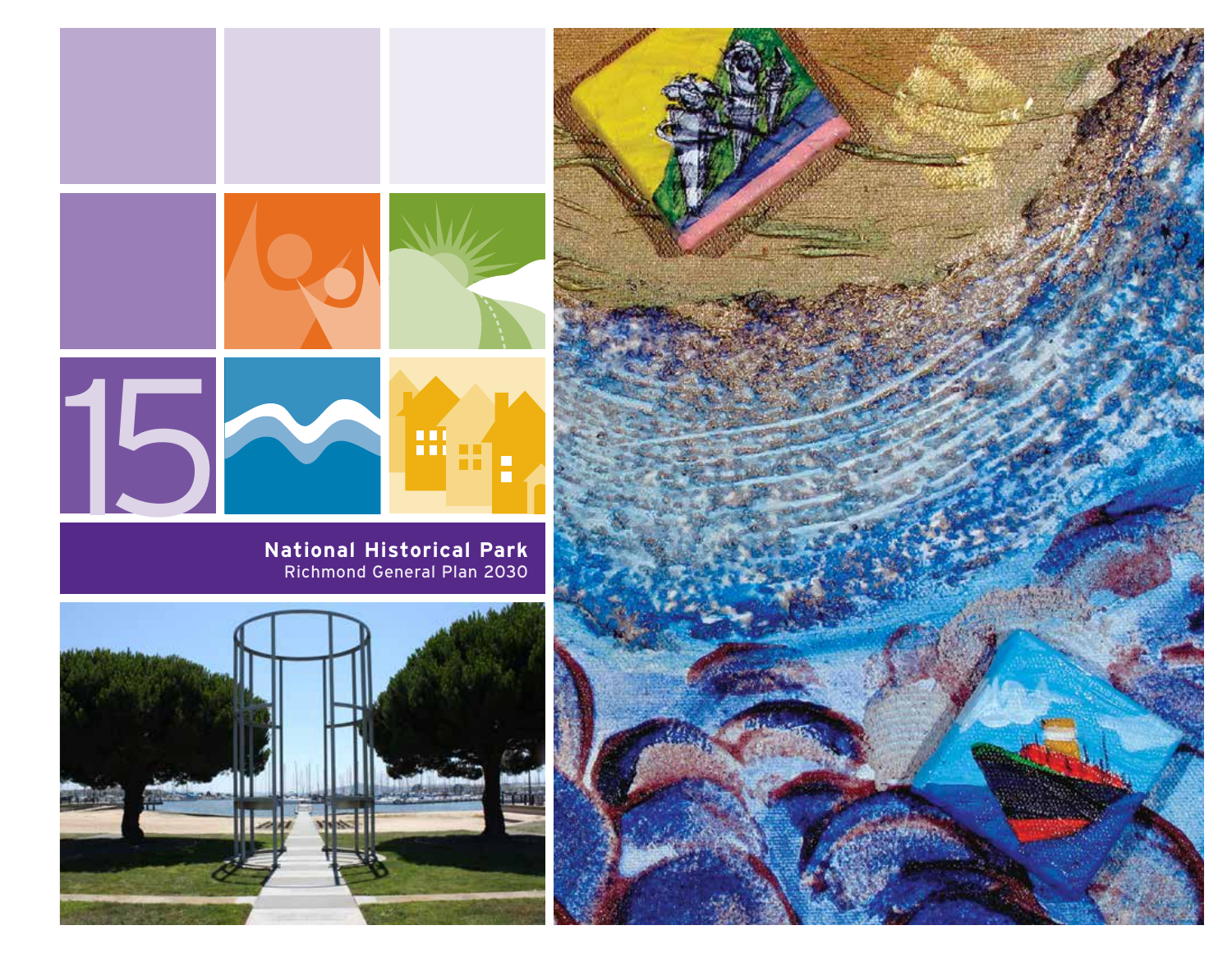# Community Vision

Richmond, California in 2030

The popular Rosie the Riveter/World War II Home Front National Historical Park celebrates Richmond's diverse and unique history and role in the World War II home front effort. The City continues to support and partner with the National Park Service in maintaining this world-class destination in Richmond that is a source of pride in the community.

The City's living heritage draws visitors from around the Bay Area and across the country. Wayfinding and interpretive signage encourages visitors to explore and experience a number of places throughout Richmond that convey home front stories and themes. Safe and convenient connections are provided between the resources in Central Richmond and the shoreline. A range of transportation options including pedestrian-friendly streets, multimodal trails and the Cultural Heritage Water Trail provide convenient connections between nationally-significant points of interest, a new Marina Bay ferry terminal and other cultural and historical sites along the southern waterfront.

The National Historical Park successfully highlights and preserves Richmond's cultural and historical heritage for current and future generations while supporting community and economic development opportunities. Richmond citizens embrace their history, celebrate their contribution to victory in World War II and continue to share their amazing stories with the rest of the country.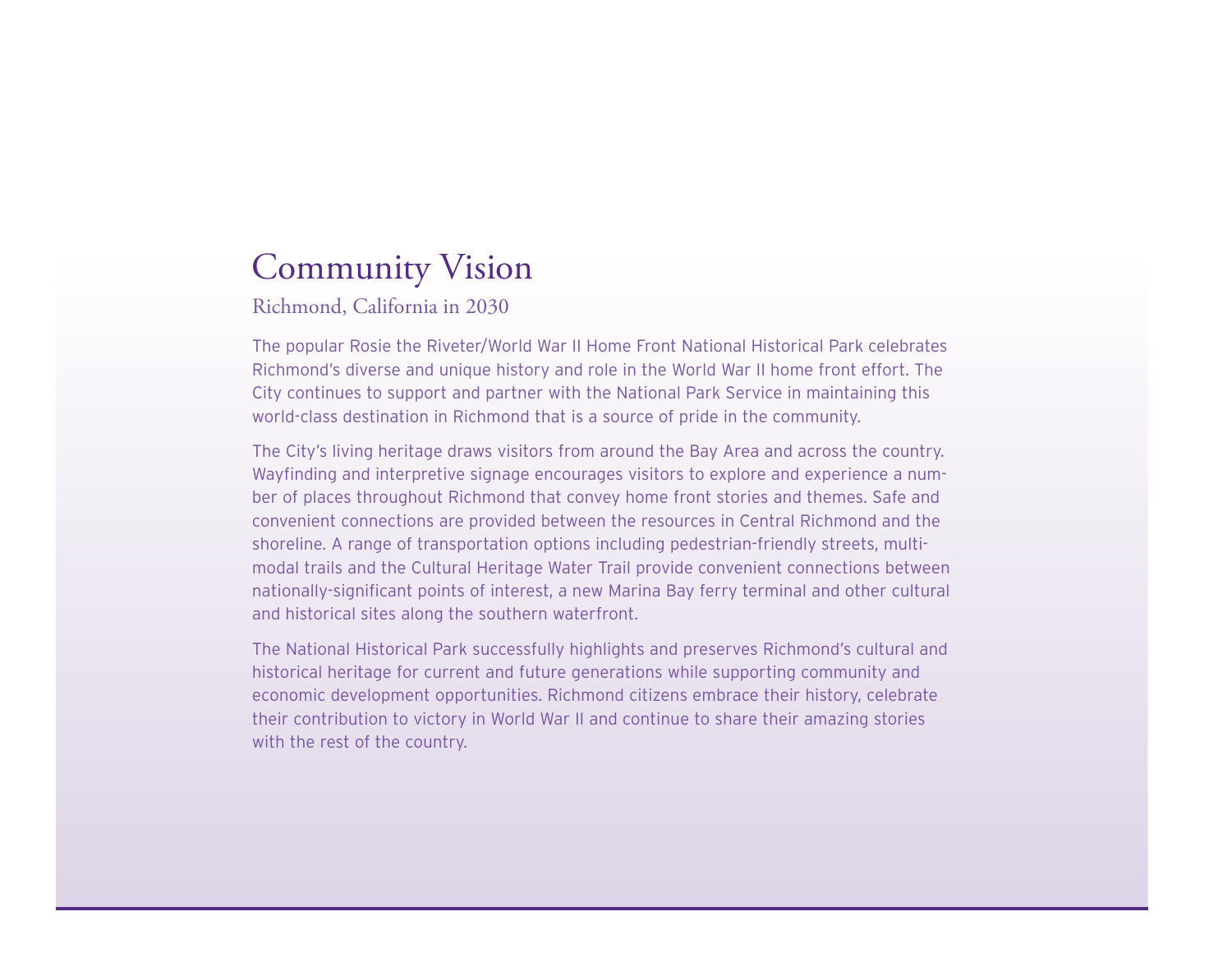# National Historical Park

In the year 2000, the City of Richmond dedicated the Rosie the Riveter Memorial at Marina Bay Park. That same year, the United States Congress passed legislation to establish Richmond's Rosie the Riveter/World War II Home Front National Historical Park to encompass a series of shoreline parks and a number of meaningful structures and sites along the waterfront and in nearby neighborhoods. The Park was created in part because of the successful grassroots efforts to commemorate the millions of women who worked on the World War II home front and because, after additional study by the National Park Service, Richmond was found to retain one of the largest collections of World War II-era sites and structures with which to tell the story of government, industry and citizen efforts that led to victory in World War II.

The National Historical Park Element:

- • Reviews highlights of the City's role in the World War II home front;
- Describes the collection of historic resources associated with Richmond's National Historical Park;
- • Highlights key findings and recommendations based on an existing conditions analysis;
- Defines a goal for developing and preserving home front resources;
- • Identifies policies and actions to develop the National Historical Park and other home front resources to their full potential;
- Provides a summary table identifying lead responsibilities for each implementing action; and
- • Reviews the existing regulatory framework that guides planning efforts related to the National Historical Park.

### **Purpose of the Element**

The National Historical Park Element establishes a framework for fully developing a national caliber park facility that celebrates Richmond's role in the home front effort and serves as a source of inspiration and pride for the entire nation. Resources significant to the home front effort range from shipyards and shoreline parks to buildings along the waterfront and in nearby neighborhoods. Since the Rosie the Riveter/World War II Home Front National Historical Park is in an initial phase of development, this Element plays an important role in identifying policies and actions to shape a preferred future for the sensitive treatment of these

resources, and ensuring safe and convenient access to these resources so that they may be widely appreciated now and in the future.

### **Legal Requirement**

This National Historical Park Element is not required by California State law. Richmond City officials and residents are committed to commemorating the home front effort and contributions to wartime industry in partnership with the National Park Service. Dedicating a General Plan element specifically to the Rosie the Riveter/World War II Home Front National Historical Park ensures that home front resources remain paramount in broader planning efforts involving use of the shoreline and access to cultural resources. This Element will also inform the National Park Service General Management Plan in shaping a preferred alternative for long-term Park development. The National Historical Park Element will be adopted pursuant to the State of California Code which grants authority to jurisdictions to adopt General Plan elements that relate to the physical development of the jurisdiction (Code Section 65303).1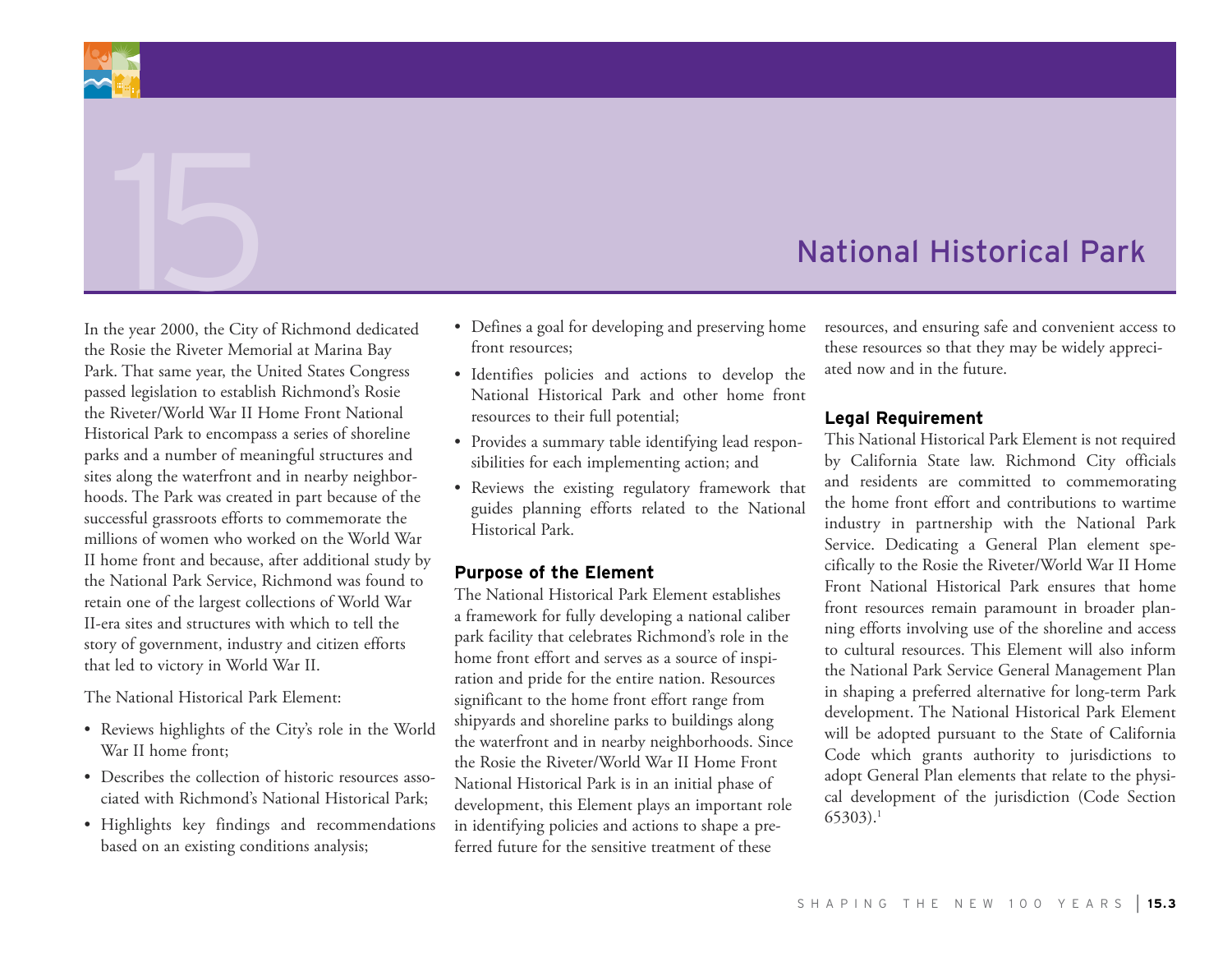# Highlights of Richmond's Home Front Era2

If there is a place in America that could be called the quintessential World War II home front boomtown, it is Richmond, California. Between 1940 and 1945, tens-of-thousands of workers streamed into the City to support wartime industries while public and private entities expanded to keep the City's burgeoning population housed, healthy, schooled and highly productive.

The following historical themes are represented at sites and structures throughout Richmond.

### **Richmond's Wartime Mobilization**

The cultural transformation caused by wartime mobilization reverberated throughout Richmond. Between 1940 and 1943, Richmond's population soared from 23,600 to over 93,700, with workers migrating from all over the country. The City was home to four Kaiser shipyards, the largest shipbuilding complex in history. The shipyards housed the most productive wartime shipbuilding operations of World War II, launching 747 ships during the war. The City was also home to approximately 55 war-related industries—more than any other city of its size in the United States. These included new industries as well as existing plants and facilities that were converted to wartime production. During this period the Port of Richmond became the second leading port on the Pacific Coast and 12th in the United States.

*The Kaiser Shipyards built 747 ships and was the most productive shipyard for the World War II home front effort.* 

### **Shipyard Workforce**

At peak production in 1943-44, the Richmond shipyards had a workforce of more than 90,000 employees. In the first months of operation as the shipyards were being constructed, many of the employees came from agricultural and mining areas in northern California. As the demand for ships escalated in late 1941 with America's entry into the war, more workers were needed than the regional population could provide. As a result, Kaiser sent 170 recruiters across the United States to find workers resulting in a massive migration to and resettlement in Richmond. By the end of the war, Kaiser was responsible for bringing nearly 38,000 workers to Richmond by fronting their train fare with another 60,000 arriving on their own with recruiter referrals.

The San Francisco Bay shipyards, including those at Richmond, were among the first defense industries to employ women and minorities in substantial numbers. By 1944, women constituted 27% of

*Women and men came from all over the country to work at the shipyards.*

the workforce in the Richmond shipyards. While industries such as shipbuilding, iron and steel production employed the greatest number of women in the manufacturing sector, thousands of women also worked in machine shops, auto plants, military supply and ordnance, communications, electrical parts plants and food processing in Richmond and throughout the nation.

California's shipyards, including Richmond's, represented the biggest single opportunity in the country's history for African-Americans to obtain higher-paying industrial work. By 1944, the Kaiser shipyards at Richmond employed more than 10,000 African American workers. Many of the workers white and black—came from the southern states of Texas, Oklahoma, Arkansas, Mississippi and Louisiana. In 1940, African Americans accounted for 1.1% of the population and by 1950 that number increased to 13.4%. The multi-ethnic popula-



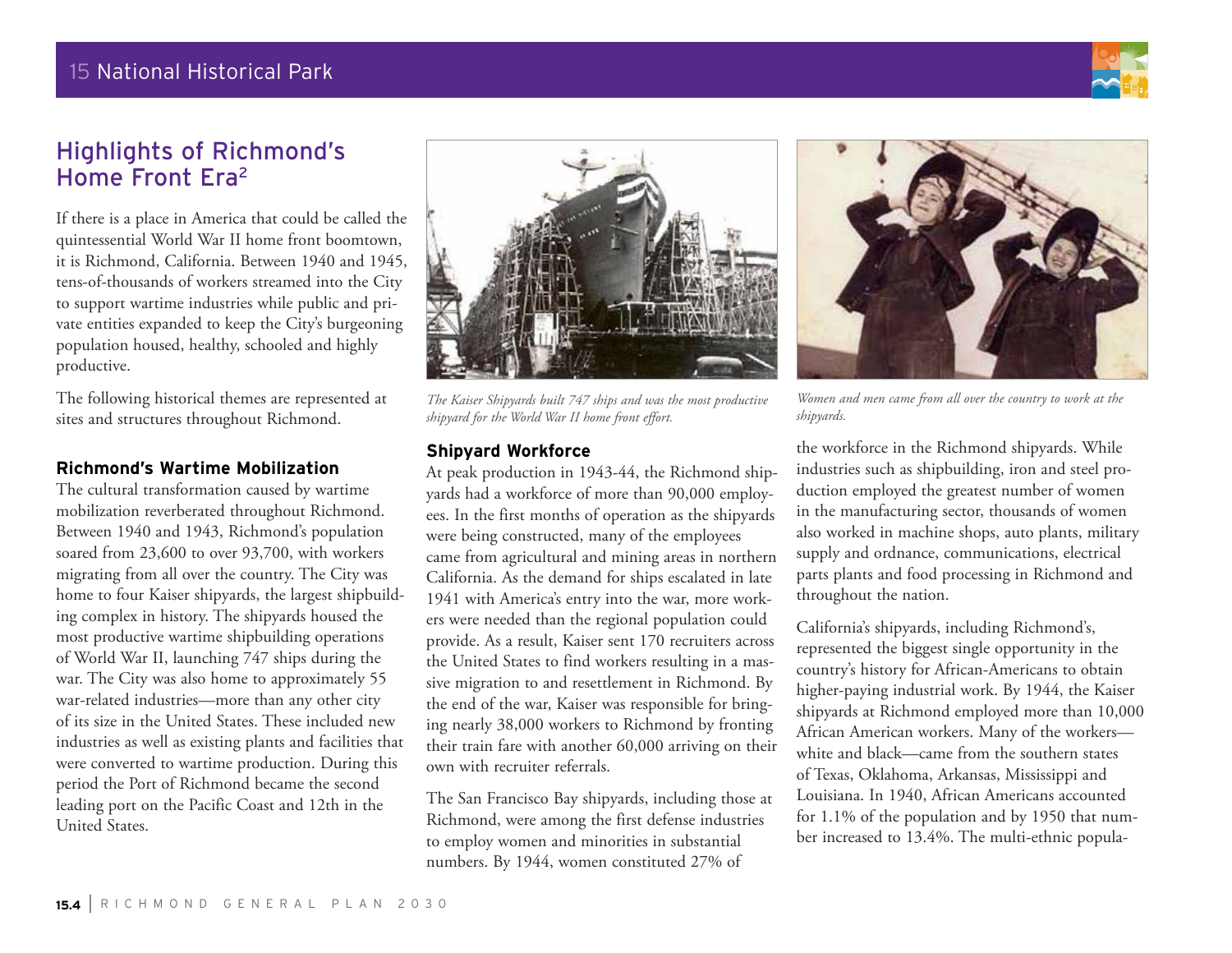

### Rosies: Women in the Workforce

To support the war effort, women entered the workforce and exploded myths about what they could and could not do. They were called "Rosies" after a popular song, "Rosie the Riveter." While women did work as riveters as the song implies, most women actually worked as welders, burners, ship-fitters and expediters. Kaiser was among the first defense contractors to employ women in substantial numbers. At its peak, there were approximately 24,500 women on Richmond's Kaiser Shipyard payroll. By 1944, women constituted 27% of the workforce in the Richmond shipyards, accounting for more than 41% of all welders and 24% of all craft employees. In addition to their predominant contributions to shipbuilding and iron and steel production, women throughout the nation also strengthened the war effort with work in other industries such as machine, auto and electrical parts plants; military supply; communications; and food processing.

tion established at this time continues to be one of Richmond's distinguishing characteristics.

Other local minorities also found employment opportunities in the Kaiser shipyards. In an abrupt reversal of past practices, Chinese Americans were mobilized for the war effort. They played an active role in Bay Area shipbuilding and other defense work. In early 1943, Kaiser employed more than

2,000 Chinese-American workers, the majority of whom were local residents. Increasing numbers of Mexican Americans also found employment in the shipyards, thus intensifying the crowding and expansion of Richmond's small pre-war Mexican-American community that had centered near the Santa Fe Railroad yards. Although Italian Americans had constituted Richmond's largest ethnic group before World War II, ethnic-specific organizations in the City by the end of the war included Gustav Vasa, Croatian Fraternal Union of America, United Negro Association of North Richmond, Jewish Community Service of Richmond and Hadassah.

By 1940, the Richmond population also included a small group of American Indians. Most of them lived at the west end of Macdonald Avenue in converted boxcars and cottages provided by the Santa Fe Railroad, who negotiated rights-of-way agreements to cross Indian lands in the west by providing jobs and transportation. During the war, however, American Indians also found work in the shipyards and at least 75 worked at the Kaiser yards alone.

A sad testament to the era is the internment of Richmond's Japanese-American population during the war. Richmond had a long-established community, many of whose members were well known in the plant nursery business. A few Japanese Americans worked in the Kaiser shipyards when they first opened in 1941, but by early 1942, Richmond's Japanese-American families, like those throughout California, were ordered to report for relocation to internment camps. Homes and businesses were sold or left with friends to be managed in the owner's



*Built in 1941, Atchison Village provided housing for workers of the Kaiser Shipyards.*

absence. Some of these properties were leased to wartime workers for housing.

### **Wartime Boom and Housing**

The San Francisco Bay Area saw more economic activity, social impacts and wartime frenzy than most regions of the country. As the nation's number one shipbuilding center and key port of embarkation to the war's Pacific theater, the Bay Area's population swelled by more than half a million between 1940 and 1945. Over half of the newcomers, many of whom were from the South and Midwest, settled outside San Francisco in the East and North Bay areas.

Richmond, a small semi-industrial city, boomed with the build-up to war: from a 1940 prewar population of approximately 23,600, the City's population grew to more than 93,000 by September 1943 and to more than 99,000 according to the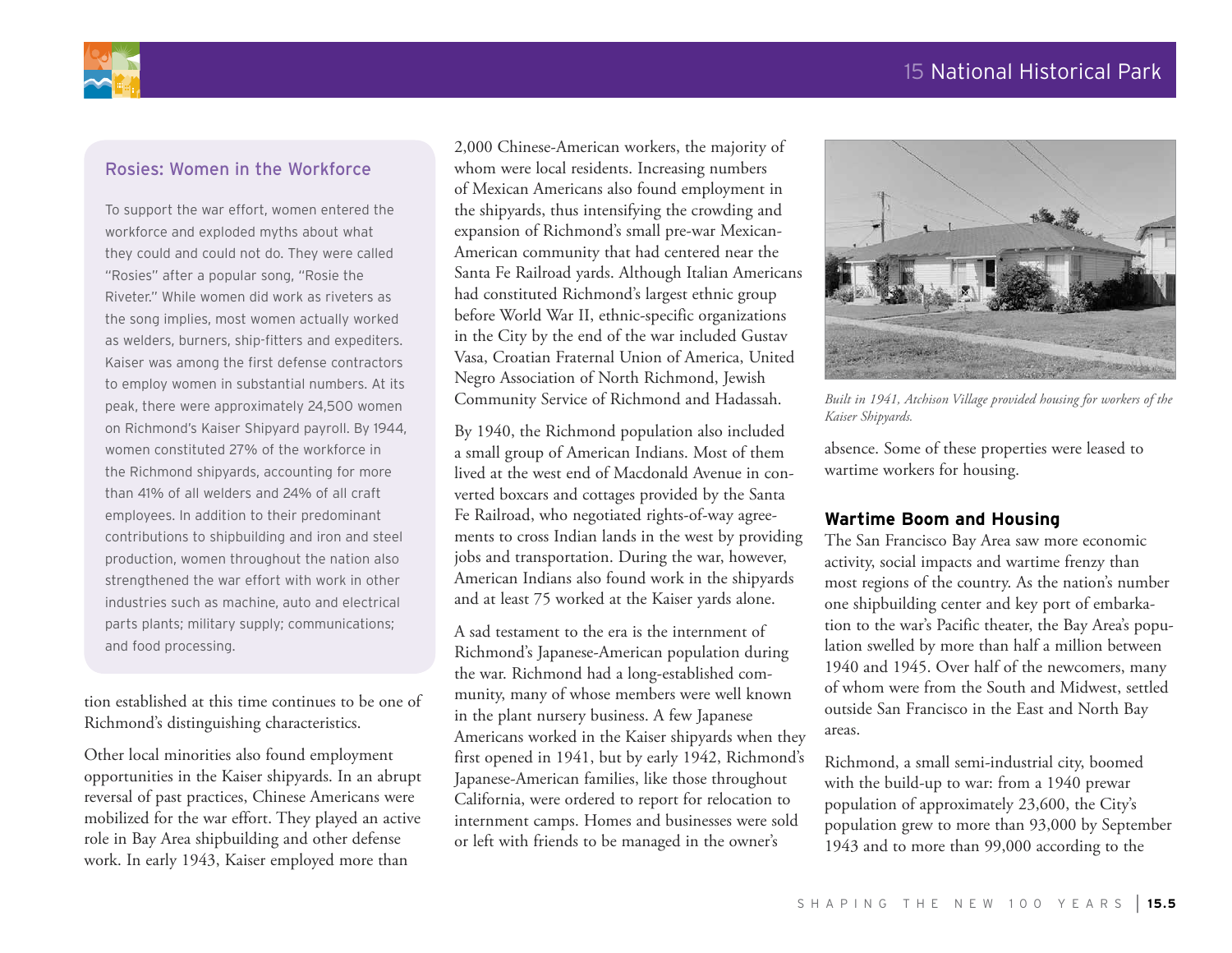1950 census. Richmond earned national notoriety as the quintessential wartime boomtown. Both the Washington Post and Fortune magazine ran articles that highlighted the extraordinary changes occurring in Richmond. In 1943, it was recommended by a federal government official that Richmond be named a "Purple Heart City" due to the fiscal, environmental, social and economic impacts of the industrial build-up and the associated population explosion experienced during the war years.

Along with the population increase, the need for public services (fire, police, health, recreational and social), housing, schools and infrastructure grew exponentially. The elementary school population quadrupled, while its secondary school population more than doubled. As the migration of war workers to Richmond began, previously vacant housing in the City was quickly occupied. Residents took in boarders; living space was rented including rooms, garages and barns. Hot beds (beds rented for an eight-hour shift) were commonplace. As more and more newcomers continued to arrive, these strangers to Richmond were often forced to sleep in movie theatres, parks, hotel lobbies and automobiles as newcomers searched for more permanent housing. Private builders attempted to meet the demand with new, low-cost housing. An abundance of dormitories, demountable houses and apartment buildings were constructed to house the new residents.

Henry J. Kaiser, a major defense contractor, worked with federal, state and local government agencies to meet the myriad needs of the burgeoning worker population. The Richmond Housing Authority was established to address the challenges brought on by

the sudden influx of shipyard workers. It completed three federally-funded projects during its first year of operation: Atchison Village, Triangle Court and Nystrom Village.

More than 21,000 public housing units were constructed in the City by 1943, providing housing for more than 60% of Richmond's total population. By the war's end Richmond maintained the largest federal housing program in the nation. In addition, a local branch of the National Association for the Advancement of Colored People (NAACP) was established at Harbor Gate Homes in 1944.

### **Community Services**

Federal, state and local government agencies coordinated efforts with private agencies to develop an extensive program of public services to support new Richmond residents. In addition to housing, wartime workers needed health care, child care and recreational outlets.

### **Health Care**

Henry J. Kaiser's most significant contribution to the field of corporate welfare was in health care services. Following the 1941 flu and pneumonia epidemics in the East Bay, Kaiser inaugurated the Permanente Health Plan for its employees in 1942. The plan involved a three-tier medical care system that included six well-equipped first aid stations (one survives at historic Shipyard No. 3), the Kaiser-Permanente Field Hospital on Cutting Boulevard and the Permanente Hospital in Oakland. Together



*The Kaiser-Permanente Field Hospital served Kaiser shipyard employees who signed up for the Permanente Health Plan.*

these facilities served Kaiser shipyard employees who signed up for the Permanente Health Plan—one of the country's first voluntary pre-paid medical plans to be provided on this large scale.

By August 1944, 92% of all Richmond shipyard employees had joined the plan, which was financed through paycheck deductions of 50 cents per week. The health plan was extremely popular with workers and boosted Kaiser's image as a preferred employer. Kaiser's initial investment paid for itself many times over as better health care made for healthier workers, less absenteeism and increased productivity.

Near the end of the war, the health plan was extended to include workers' families, and as a result became the most enduring of all of Kaiser's programs. The "Kaiser Plan" was a direct precursor of the health maintenance organization (HMO) as defined by the federal Health Maintenance Organization Act of 1973. Today, Kaiser Permanente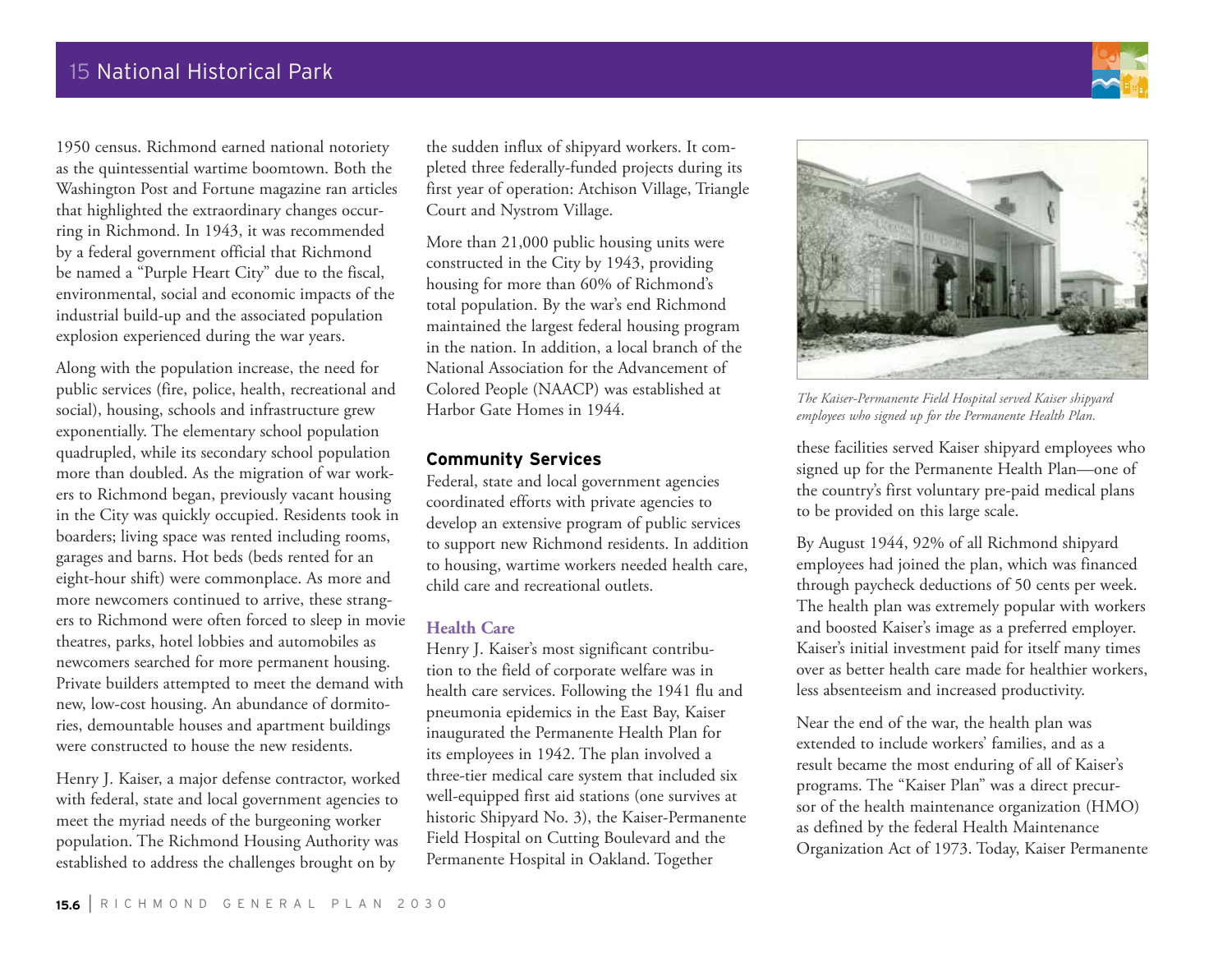



is among the nation's largest and most influential health care providers.

### **Child Development Centers**

Growing numbers of women in the workforce elevated the importance of high quality child care. Frustrated by the inadequacy of local child care programs, Kaiser helped to establish approximately 35 child care centers of varying sizes in Richmond to provide preschool child care for women working in the shipyards. Some centers were established in new buildings built specifically for this purpose while others were located in converted buildings or in existing schools. At its peak, with some 24,500 women on the Kaiser payroll, Richmond's citywide child care program maintained a total daily attendance of some 1,400 preschool children.

The most substantial facilities built specifically for child care were the Maritime Child Development Center and the similar Pullman Child Development Center (later renamed the Ruth C. Powers Child Development Center). Funded by the U. S. Maritime Commission and operated by the Richmond School District, the centers incorporated progressive educational programming developed by child welfare experts from the University of California at Berkeley. In some locations, the program provided 24-hour care for children whose mothers' worked the night shift, and included wellbalanced hot meals, health care and optional family counseling.



*Renovated Child Maritime Development Center*

### **Recreational Outlets**

In the highly competitive wartime labor market, Henry J. Kaiser played a leading role in providing corporate welfare to the Richmond workforce both as an employee incentive and to promote productivity and social harmony in the community. Kaiser offered a wide variety of recreational and sports programs: a company newsletter (Fore 'N' Aft); counselors and specialists to help improve work conditions and promote responsible personal financial management and family health; worktime music; entertainment during elaborate lunchtime events; and inter-shipyard competitions to promote efficiency and safety, and to spur production.

### **Transportation**

With the majority of shipyard workers commuting between Richmond and other cities in the East Bay, the federal government established provisional train, bus and streetcar lines to alleviate the overcrowding of local carriers. Most notable of these was the

"Richmond Shipyard Railway." Constructed and operated by the Key System for the U.S. Maritime Commission, trains ran from Emeryville and Oakland to the Richmond shipyards beginning in January 1943 until it was shut down in September 1945. Using old inter-urban track lines, the Key System featured converted cars from New York City's recently abandoned Second Avenue elevated line of the Interborough Rapid Transit Company. Initially, 39 trains operated in each direction daily. By the end of February 1943, the total number of daily trains increased to 94 with an average ridership of 11,000 passengers.

### **Post World War II Richmond**

By the late 1940s Richmond experienced the economic instability that followed wartime expansion. Large numbers of Richmond's war workers were left unemployed or underemployed as the defense contracts ended and the industries closed down. Many were left homeless when temporary war worker housing was demolished. Although new industries moved in to occupy some of the vacated shipyard structures, unemployment in the City was exacerbated by the loss of its older urban industries that left to take advantage of incentives to build new plants in outlying suburbs.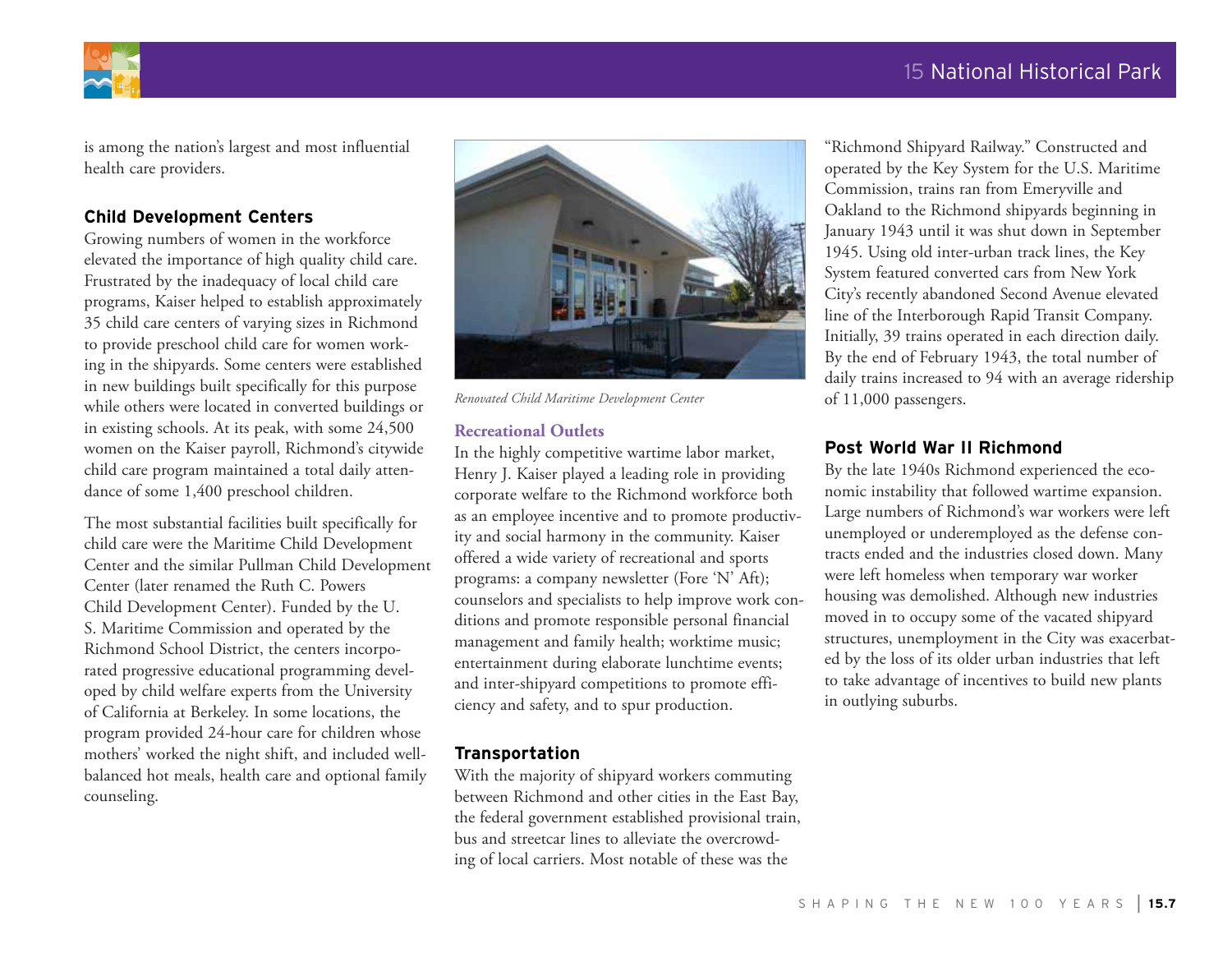# 15 National Historical Park





*The SS Red Oak Victory Ship is the only surviving example of a World War II ship built in Richmond.*

# Richmond Today

Today, Richmond honors and remembers its incredible history with new-found pride. Community revitalization efforts are centered on historic resources and City celebrations are being reinvented with "home front" themes. Richmond citizens embrace their history, celebrate their contribution to victory in World War II and look forward to sharing these amazing stories with the rest of the country.

The Rosie the Riveter/World War II Home Front National Historical Park was created to commemorate the efforts of all Americans serving on the home front as well as to acknowledge Richmond's unique role in the war effort. The surviving historic buildings and sites in Richmond represent a rich collection of related industrial and community-based resources that were built to address wartime needs.



*The Whirley Crane is one of the many surviving resources from World War II.*

### **Nationally Recognized Historical Park Resources3**

Historical Park resources vary from waterfront parks and structures associated with the shipyards, to factory buildings, housing and other community-serving facilities utilized by the home front workforce. Specifically, the following resources are listed as nationally significant in the establishing legislation for the Rosie the Riveter/World War II Home Front Historical National Park.

### **Richmond Shipyard No. 3**

The last of the four original shipyards that made up the expansive Kaiser yards. Shipyard No. 3 remains intact with its original concrete shipbuilding basins, machine and sheet metal shops, warehouse, cafeteria and first aid station.



*The Rosie the Riveter Memorial celebrates the World War II home front effort in Richmond.*

### **Whirley Crane**

Richmond's high-capacity gantry "Whirley Crane" allowed high-speed ship assembly with its ability to turn 360 degrees and lift large, prefabricated ship sections into place.

### **SS Red Oak Victory Ship**

The SS Red Oak is the only surviving example of a World War II ship built in Richmond.

### **Ford Assembly Building**

The Ford Assembly Building was the largest automobile assembly plant on the west coast, where World War II military vehicles received final processing.

### **Maritime and Ruth C. Powers Child Development Centers**

The Maritime and Ruth C. Powers Child Development Centers were child care facilities built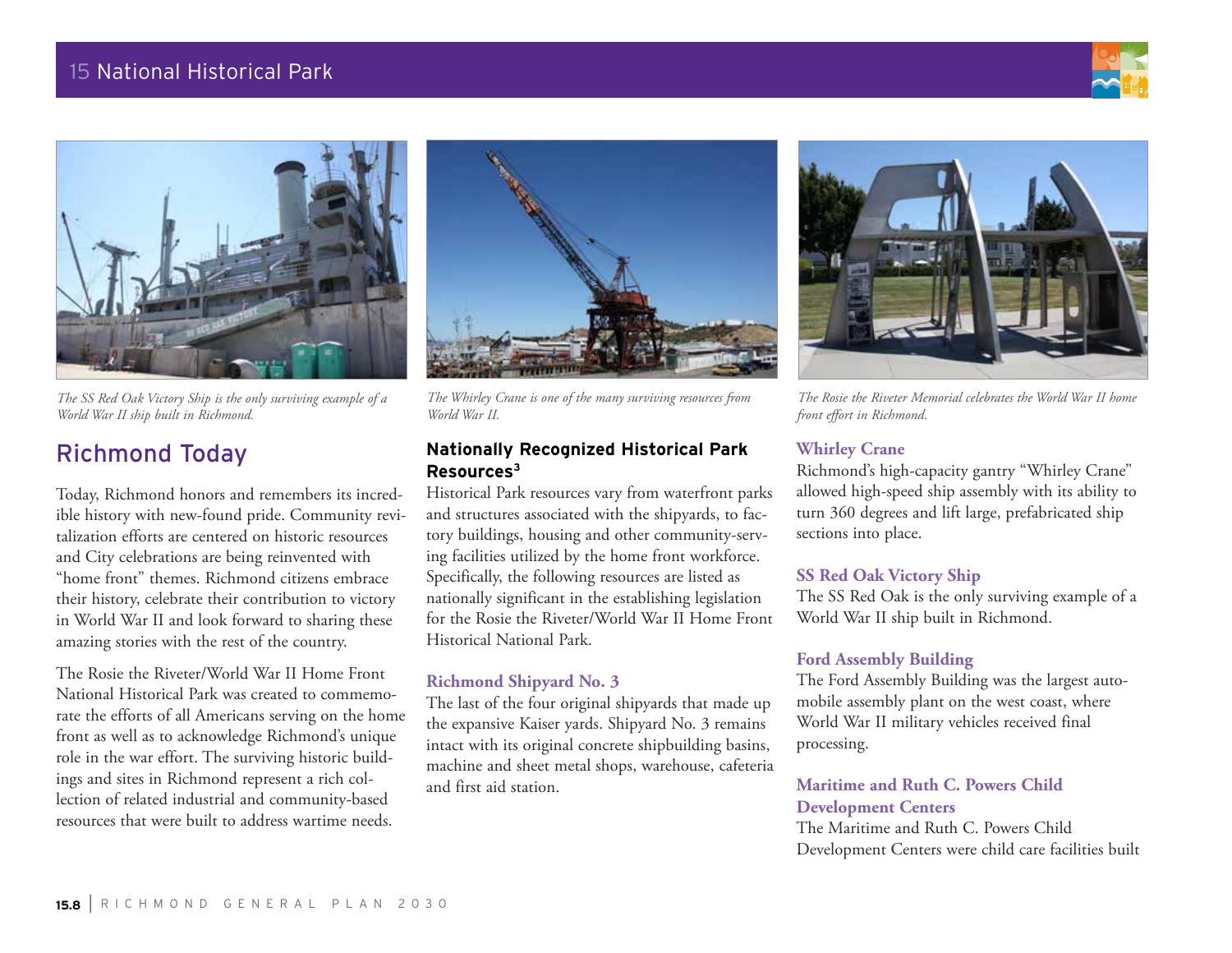

to accommodate the wartime needs of children and working mothers in Richmond.

### **Kaiser-Permanente Field Hospital**

The Kaiser Permanente Field Hospital was originally constructed to serve as an emergency facility for shipyard workers and remained in use until 1995; this hospital set the foundation for the development of Kaiser Permanente's medical center and hospital in Richmond.

### **Fire Station No. 67**

The original Richmond Fire Station 67 remains as an architectural reminder of the emergency support activities that took place at the Kaiser Shipyards during the war.

### **Nystrom and Atchison Villages**

The Nystrom and Atchison Villages are important remaining examples of the thousands of housing projects that were built to accommodate the wartime shipyard workers.

### **Rosie the Riveter Memorial**

The Rosie the Riveter Memorial at Marina Bay Park commemorates the important contributions of women to the World War II shipbuilding effort.

### **Marina Bay's Waterfront Parks**

A series of waterfront parks provide a public corridor with a unifying, historic theme to connect the various park sites and provide visitors with outdoororiented, interpretive exhibits. The parks include: the Shimada Peace Park highlighting Richmond's healing relationship with its sister-city in Japan; the Barbara and Jay Vincent Park commemorating the launch of the Liberty Ships; the Lucretia W. Edwards and Sheridan Observation Point Parks providing key views of the shipyards; and the portion of the San Francisco Bay Trail/Esplanade that connects these parks.

While a majority of these resources are situated along the shoreline, some are located inland, with a cluster at Cutting Boulevard and Harbour Way, and additional resources at Macdonald Avenue and Garrard Boulevard. The Park itself represents the entire collection of designated national resources and environs. A major opportunity in further developing this newly established Park is to improve connections between key destinations to offer a comprehensive experience of the vast collection. In addition to these nationally recognized resources, Richmond aims to identify and preserve other home front resources that help to tell the story of the people of Richmond and their World War II contributions. Richmond's Museum of History and Richmond's National Park Center Visitor Center play important roles in promoting and facilitating the study of Richmond's history, culture and significant home front themes.

### **Framework for National Historical Park Development**

The National Park Service along with Richmond City officials and other community members have created a comprehensive vision of how Richmond's National Historical Park will evolve. The National Park Service's General Management Plan has been completed. The Plan describes existing conditions of the designated resources in the Park's establishing legislation including ownership status and associated themes. The Plan also allows for classification of previously unidentified resources. These additional resources may supplement those already listed as nationally significant. The Plan provides a road map whereby the National Park Service will work with the City and cooperating partners to preserve and protect Richmond's key home front resources for the benefit and enjoyment of the American people. In support of that vision, the Richmond City Council has adopted numerous resolutions committing to the creation of the National Park and the preservation of key resources.

The historic sites and structures associated with the National Historical Park's major themes are in various states of preservation and use. In order to achieve a vision for the Park that encourages visitors to explore and experience a number of places throughout Richmond that convey home front stories and themes, the National Park Service, the City of Richmond and cooperating partners will continue to work together to encourage preservation, rehabilitation and interpretation of key sites.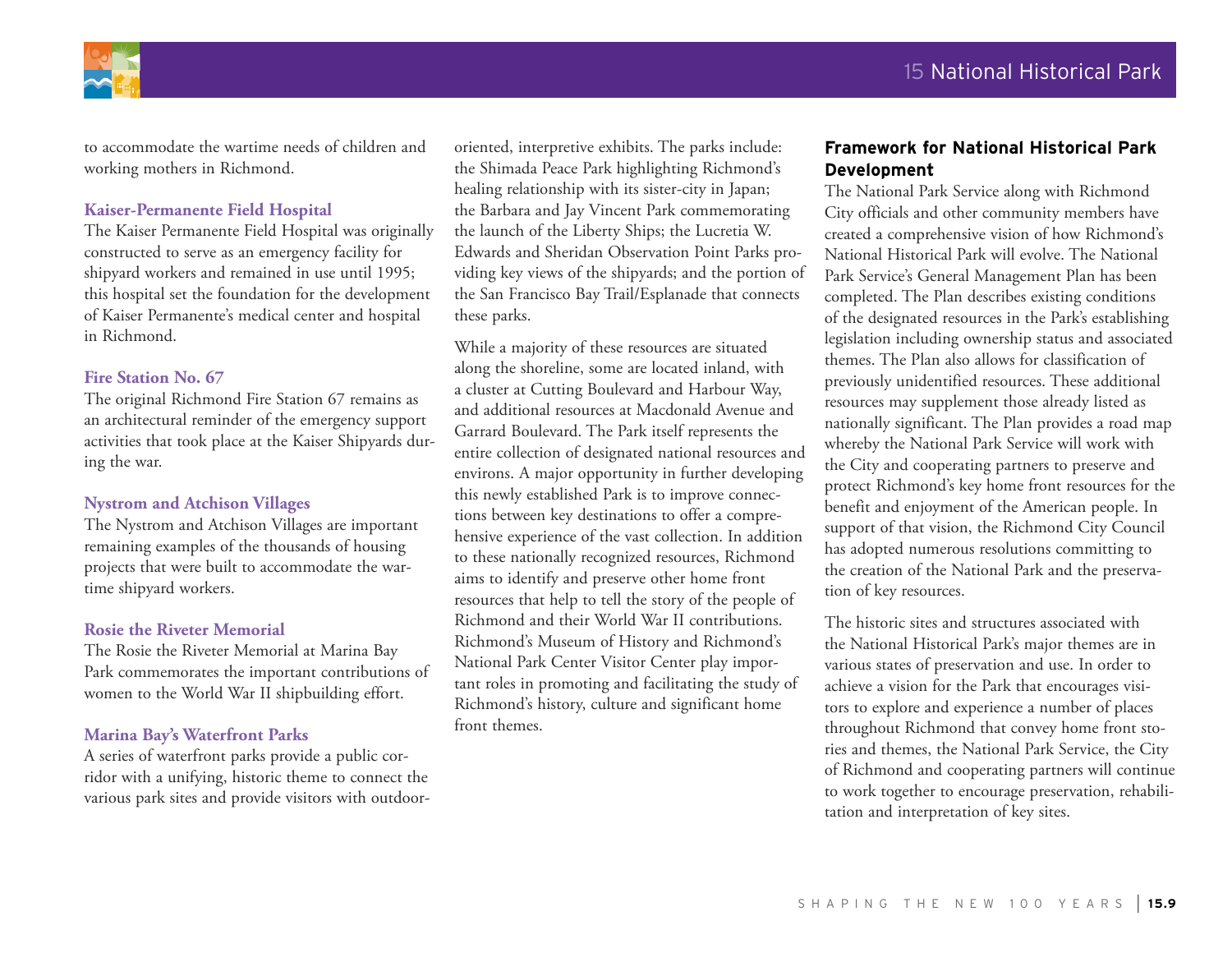

# The Economic Benefits of National Parks<sup>4</sup>





National parks have significant impacts on their surrounding local and regional economies. Trails, open spaces and historic sites are key amenities to local residents and provide attractive destinations for visitors and heritage tourists travelling from afar. Across the United States national parks are powerful drivers of local and regional economies. They provide national and international spotlights on their surrounding areas and support a broad spectrum of tourism-related businesses.

The economic impacts of national parks are generally measured as direct and secondary impacts. Direct economic impacts are those attributable to the park itself, through visitor spending and park employee payrolls. Secondary economic impacts refer to the multiplied effect of park spending on goods and services provided by local firms. Secondary impacts often include spending on park construction and maintenance services; lodging, restaurants and tourism-related retail; and other retail and commercial activity generated by visitors. The economic development effects of secondary impacts attributable to national parks are substantial and often play a critical role in local economic development. In 2006, the total economic impact of national park visitor spending (excluding local visitors) to local economies was over \$21 billion in direct and secondary impacts.

As a regional example, the Bay Area's Golden Gate National Recreation Area attracted 13.5 million visitors in 2006 with total spending exceeding \$231.7 million; non-local visitors accounted for \$96 million of total spending (41%) and added approximately \$70 million of value to the local economy. These figures reinforce the importance of national parks to local economies and illustrate the tremendous economic development benefit the park could represent.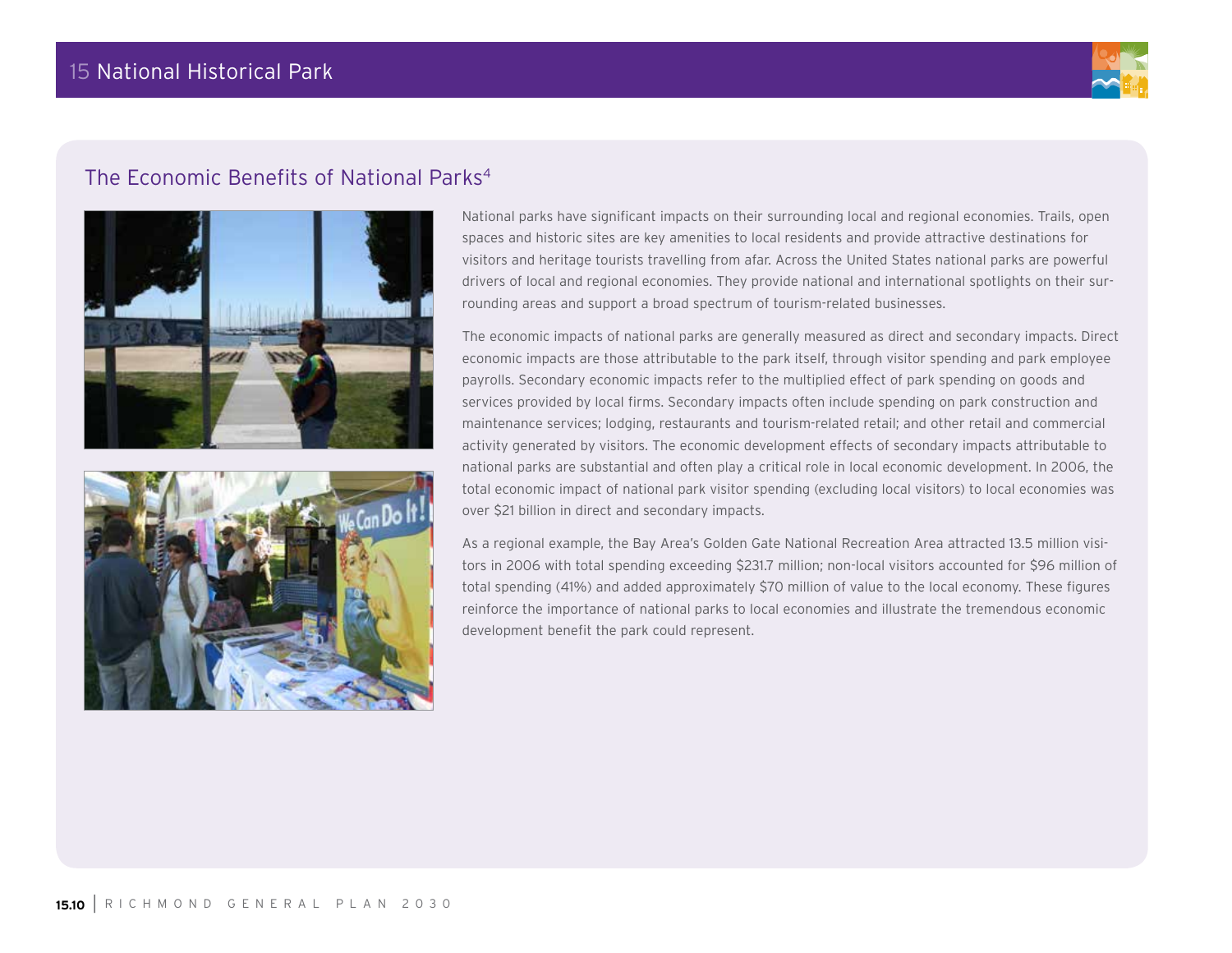## 15 National Historical Park



# Key Findings and Recommendations

The City of Richmond played a key role in the home front effort during World War II. As shipyards and factories were constructed to produce ships and equipment to support the war effort, the rest of the City experienced an unprecedented growth due to the need to house and serve war workers and their families. During the war effort, Richmond became a thriving city with a bustling downtown, strong neighborhoods and vibrant public life.

A number of structures and resources that were constructed during World War II still exist in varying degrees of preservation. These resources are an integral part of the City's history and cultural heritage. The City will coordinate efforts with the National Park Service to preserve, enhance and promote these resources for the benefit of current and future generations.

The Rosie the Riveter/World War II Home Front National Historical Park is a unique asset and resource for the City and a source of pride for the community. Few cities host a national park within their jurisdiction. Richmond has the opportunity to take advantage of this resource to promote multiple community goals including historic preservation and community and economic development.

The following key findings and recommendations are derived from the analysis of existing conditions, as well as the community's vision for the future.

**Finding: Richmond has unique historic and cultural assets of national significance that should be preserved and showcased to current and future generations.**

Richmond's history is inextricably linked to the country's World War II home front effort. The Park celebrates Richmond's contribution to the war and explains how this role transformed the City. The success of the Park will depend on the degree to which City and National Park Service staff integrate and coordinate their planning and development efforts. The key to success is the development of a shared vision for the Park and its ability to accommodate the needs of all residents and visitors.

Strategies to develop the Park's potential include:

- • Further development of the national historical park including the identification of resources that need to be preserved;
- • Aligning historic resource protection efforts with economic and community development opportunities;
- • Providing visitor support services and promoting cultural heritage tourism; and
- • Creating a regulatory framework that aligns with federal and state regulations to preserve and protect resources.



*The rehabilitated Ford Assembly Building built in 1930 is now home to green businesses and the visitor center for the Rosie the Riveter/World War II Home Front National Historical Park.*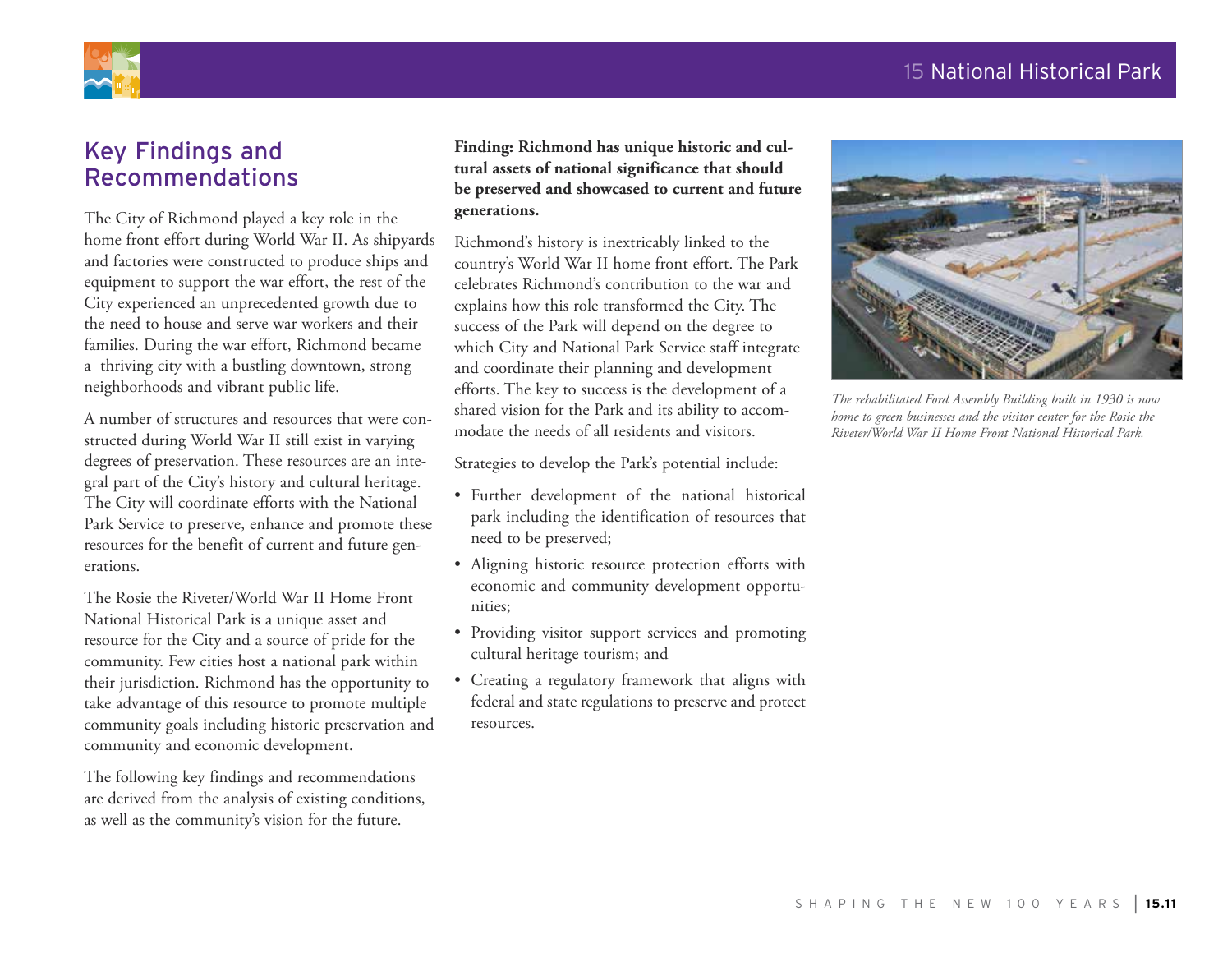

# Goal

### GOAL NP1 Full Development of the National Historical Park

The Rosie the Riveter/World War II Home Front National Historical Park is in its initial phase of development. Play a significant role in supporting and encouraging the development of the National Historical Park by assisting in the implementation of the National Park Service General Management Plan.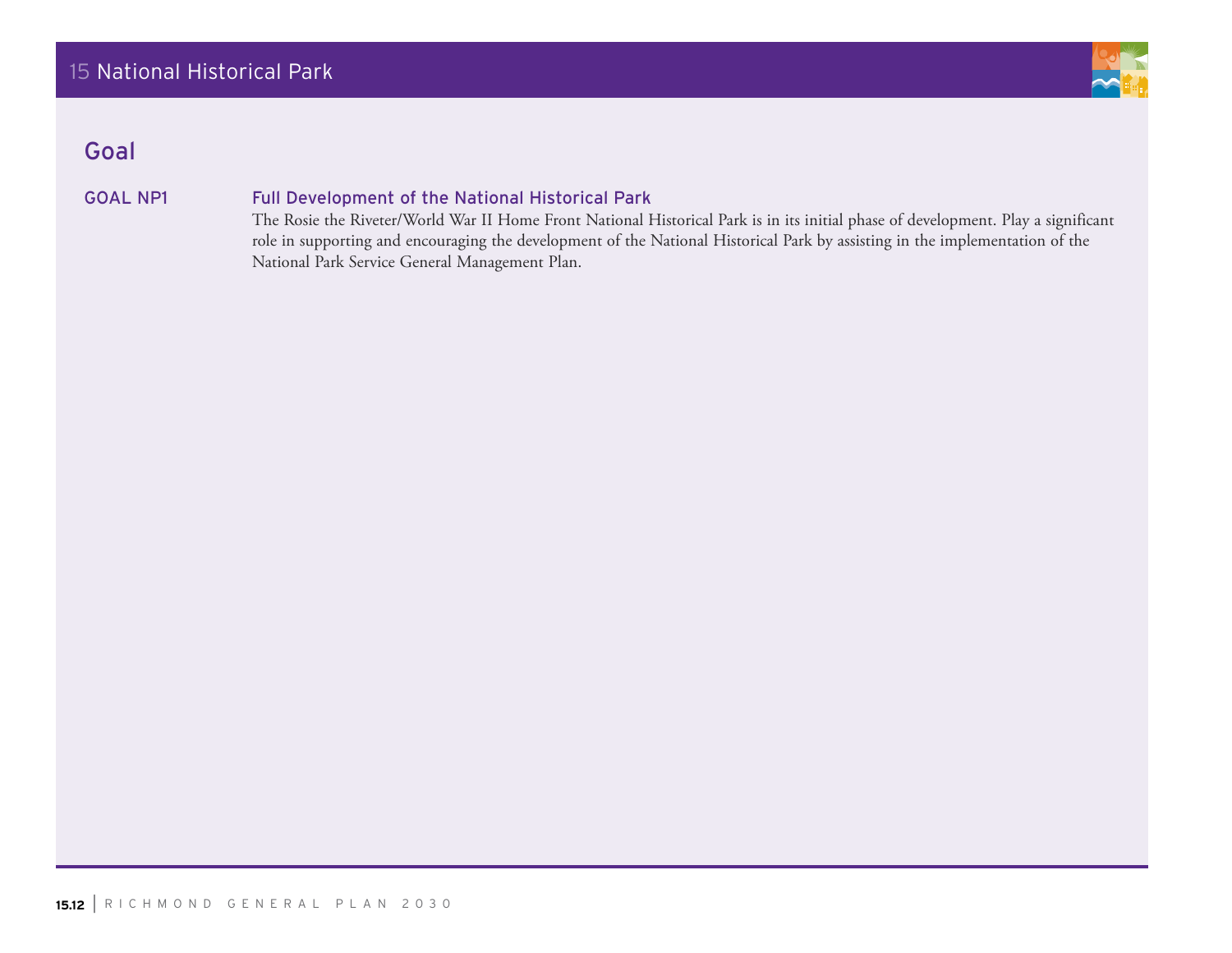

# Policies and Implementing Actions

A range of policies and implementing actions are outlined below in relation to each of the goals. These policies mandate, encourage or allow certain actions to be pursued throughout the duration of the General Plan. Together they serve as strategic directions for City staff and partners, highlighting where time and resources should be focused.

Each policy may either be correlated with a number of actions, or simply a single key implementing action. Conversely, some actions may support a range of policies. The policies and implementing actions are organized in two parts. First, all goal-related policies are described and each policy description is followed by a list of its associated implementing actions. Then, implementing actions are described in greater detail in the following section.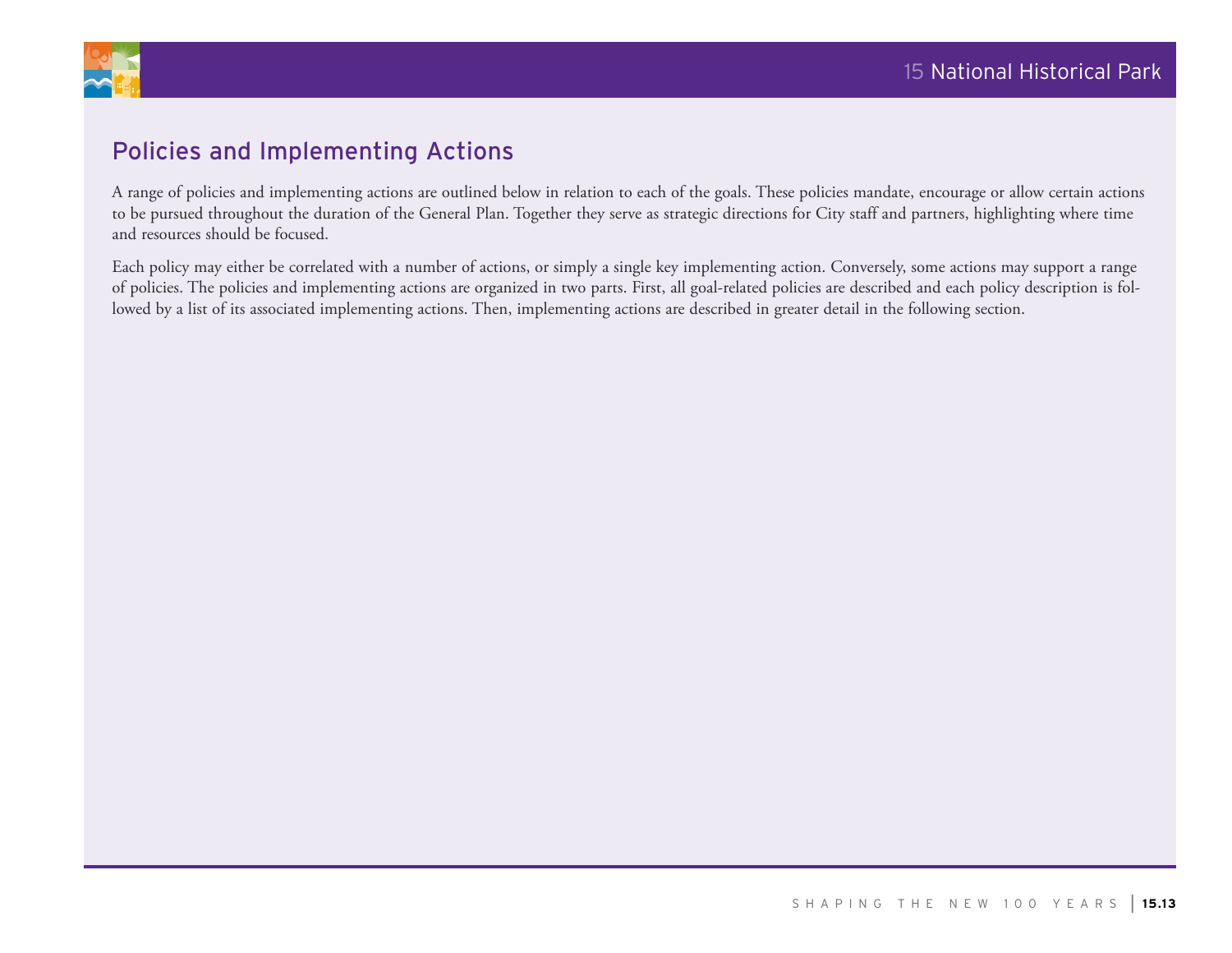### goal np1

Full Development of the National Historical Park

| Policy NP1.1        | <b>Delineation and Protection of Resources</b><br>Support the National Park Service in delineating and protecting existing and potential resources in the City that are significant to<br>Richmond's role in the World War II home front effort. Align resource protection with economic and community development<br>opportunities. Ensure that local regulations are consistent with state and federal regulations. |  |
|---------------------|-----------------------------------------------------------------------------------------------------------------------------------------------------------------------------------------------------------------------------------------------------------------------------------------------------------------------------------------------------------------------------------------------------------------------|--|
| <b>Policy NP1.2</b> | <b>Access to Resources</b><br>Support the expansion of transportation options to National Historical Park resources and sites in the City. Prioritize access<br>by public transit, bicycling and walking. Improve access for visitors from within and outside the City. Minimize the impact of<br>improvements on neighborhoods where resources are located.                                                          |  |
| Policy NP1.3        | <b>Interpretation and Awareness</b><br>Increase awareness about the history of the City and the National Historical Park through interpretation and education. Bring<br>local and national attention to the City's unique and important heritage. Encourage opportunities to link Richmond's heritage<br>with the themes associated with the World War II home front.                                                 |  |
| Policy NP1.4        | <b>Visitor Support Services</b><br>Support the National Park Service in its effort to provide facilities and services that welcome residents and visitors to National<br>Historical Park sites. Build on the historical assets of the City to promote heritage tourism in Richmond.                                                                                                                                   |  |
| Policy NP1.5        | Support of Projects Recognizing Contributions to the World War II Home Front Effort<br>The City shall encourage projects that recognize the contributions of immigrants, women, people of color, and other underrepre-<br>sented communities, including the families of veterans, in the World War II home front effort.                                                                                              |  |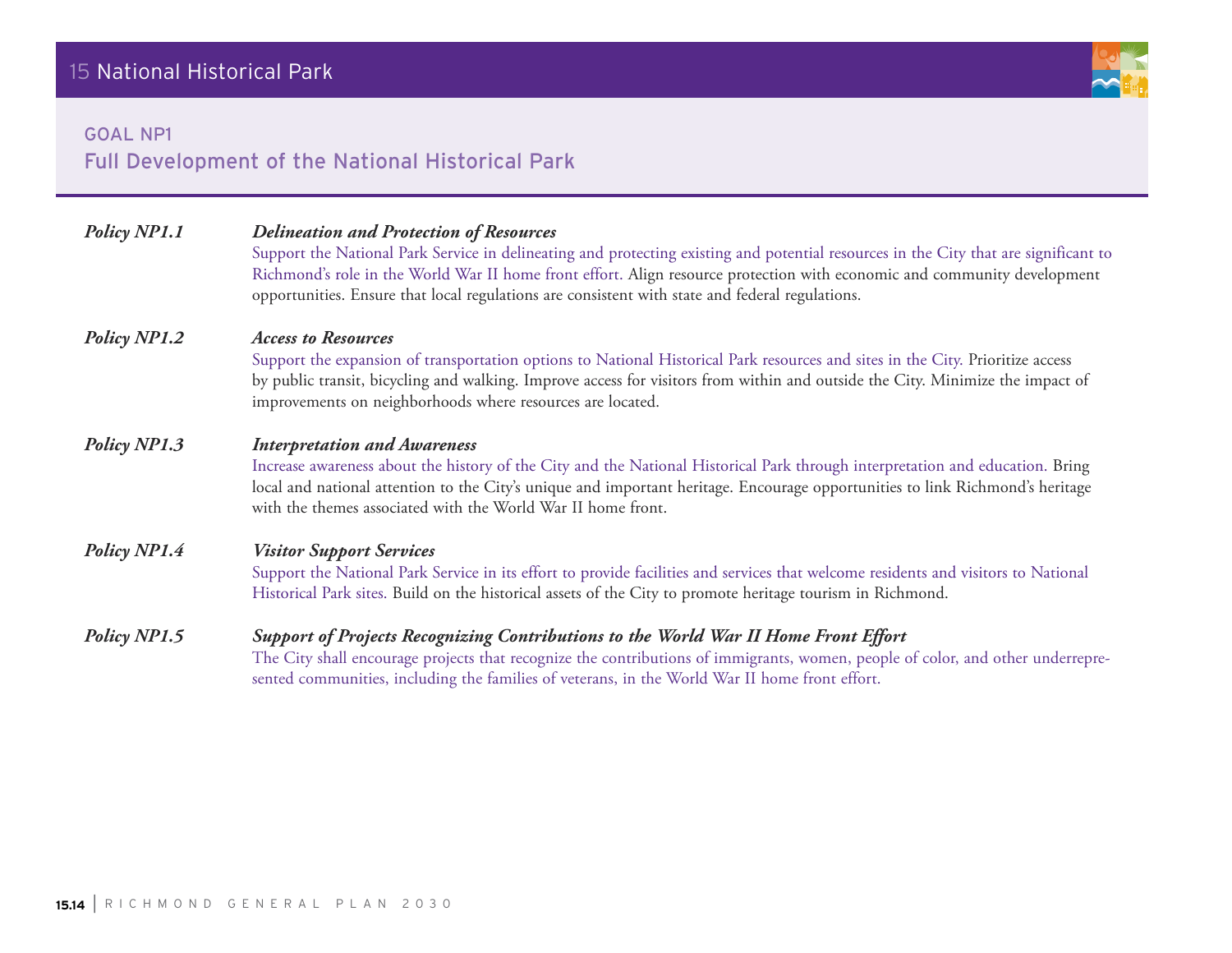

# goal np1 Full Development of the National Historical Park

| <b>Action NP1.A</b> | <b>Cooperation with the National Park Service</b><br>Execute a cooperative agreement with the national Park Service to establish a framework for the National Park Service and the<br>City to develop a complete cooperative projects as intended by Congress with the enacting of Public Law 106-352.                                                                                                                                                                                                                                                                                                       |  |  |
|---------------------|--------------------------------------------------------------------------------------------------------------------------------------------------------------------------------------------------------------------------------------------------------------------------------------------------------------------------------------------------------------------------------------------------------------------------------------------------------------------------------------------------------------------------------------------------------------------------------------------------------------|--|--|
| <b>Action NP1.B</b> | <b>National Historical Park Cooperating Partners Forum</b><br>Support the establishment of a National Park Cooperating Partners Forum to coordinate activities, resources and implementation<br>of the National Park Service General Management Plan.                                                                                                                                                                                                                                                                                                                                                        |  |  |
| <b>Action NP1.C</b> | <b>National Historical Park Resource Protection Incentives Program</b><br>Support and encourage private property owners in the City to protect and enhance existing and potential National Historical Park<br>resources.                                                                                                                                                                                                                                                                                                                                                                                     |  |  |
| <b>Action NP1.D</b> | <b>Catalytic Projects Program</b><br>Coordinate with the National Park Service to identify catalytic projects that may advance the development of the National<br>Historical Park in the City. Criteria for catalytic projects should satisfy multiple objectives including economic and commu-<br>nity development potential, consistency with redevelopment and revitalization goals and significance to the National Historical<br>Park. Existing catalytic projects in the City include the Ford Assembly Building adaptive reuse, Shipyard #3 redevelopment and<br>Nystrom area revitalization.         |  |  |
| <b>Action NP1.E</b> | <b>Cultural Heritage Tourism Program</b><br>Develop a program to promote the cultural and historic resources in Richmond, especially the Rosie the Riveter/WWII<br>Home Front National Historical Park, Point Richmond and the Downtown. Collaborate with local businesses, the Richmond<br>Convention and Visitors Bureau, organizations and Chamber of Commerce, the National Parks Service, community organizations<br>and other partners, where appropriate, to develop and implement the program. Consider visitor-serving uses, transportation, mar-<br>keting and branding.<br>See also: HR2.A; LU3.C |  |  |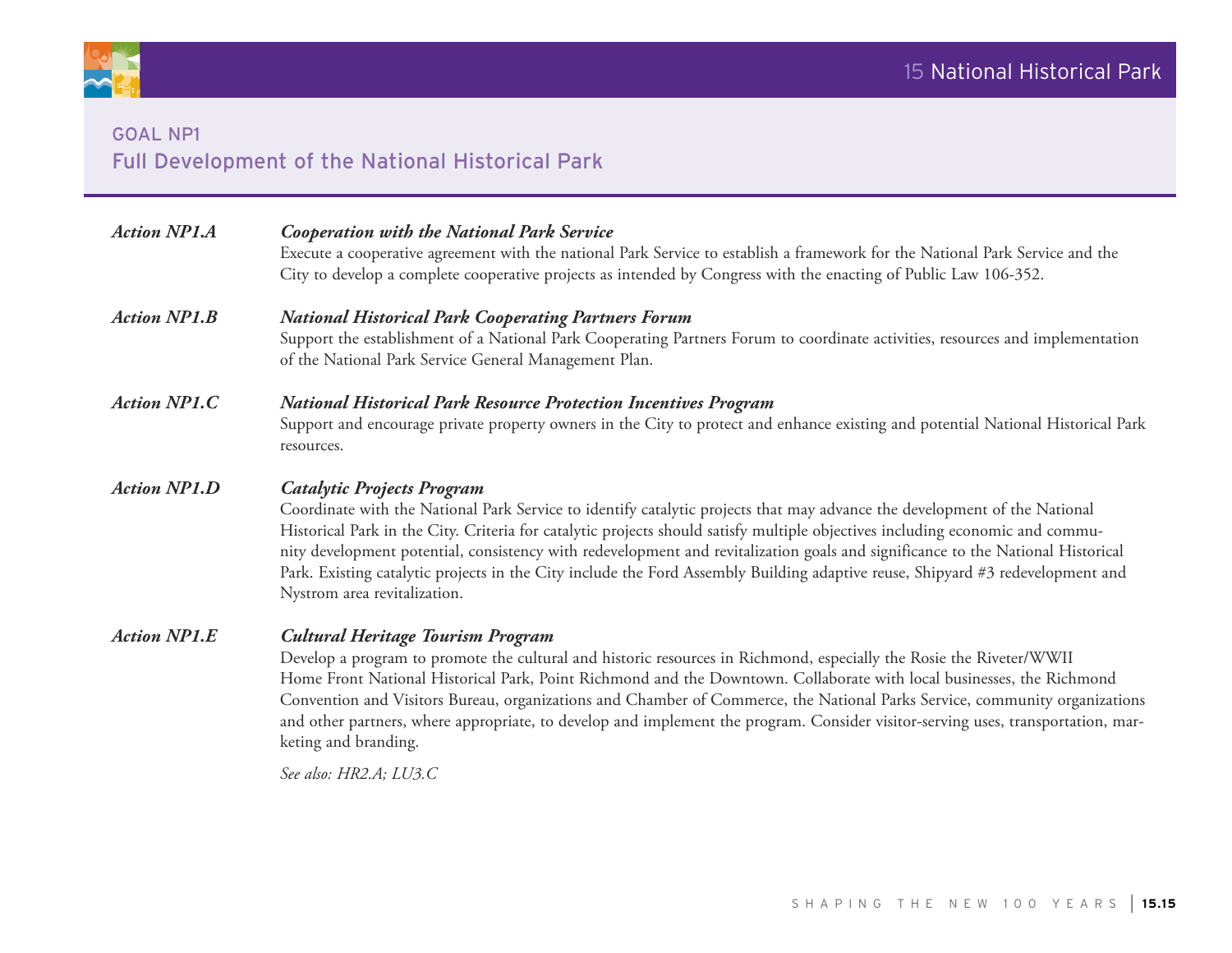### goal np1

### *Action NP1.F Interpretative Signage and Wayfinding Plan*

Support the National Park Service in its efforts to develop and implement an interpretive signage and wayfinding plan for the National Historical Park sites in the City. Coordinate with related efforts such as citywide signage guidelines, citywide interpretive trail guidelines and San Francisco Bay Trail planning efforts to ensure appropriate branding and consistency.

### *Action NP1.G Visitor Services and Facilities*

Support the National Park Service in its efforts to develop a visitor services and facilities plan to identify, plan and provide adequate and quality support services and facilities for current and future visitors. Services and facilities may include accommodation, food, recreation and access. The City's living heritage and historic sites could attract thousands of visitors from around the Bay Area and across the country to experience a 1940s-era home front setting. A coordinated, Richmond-based partnership with the National Park Service could market and grow the heritage tourism component of the City's economy.

### *Action NP1.H Cultural Heritage Shoreline Plan*

Support the National Park Service in developing a heritage shoreline plan that identifies, designates and promotes the Southern Shoreline Area of the City as a cultural heritage zone. The heritage shoreline extends from the East Brother Lighthouse to the Ford Building in the Marina Bay area. The southern shoreline has a concentration of historical and cultural sites in the City, including many National Historical Park sites and pre-World War II resources related to Native American, railroad, shrimping, whaling and winemaking history. Include recreation and visitor-serving uses along the shoreline. Provide access to these sites from land and water. Explore the potential for creating the Cultural Heritage Water Trail, a water-based transit system envisioned to connect cultural and historical sites along the southern waterfront with the proposed ferry terminal in the Marina Bay area.

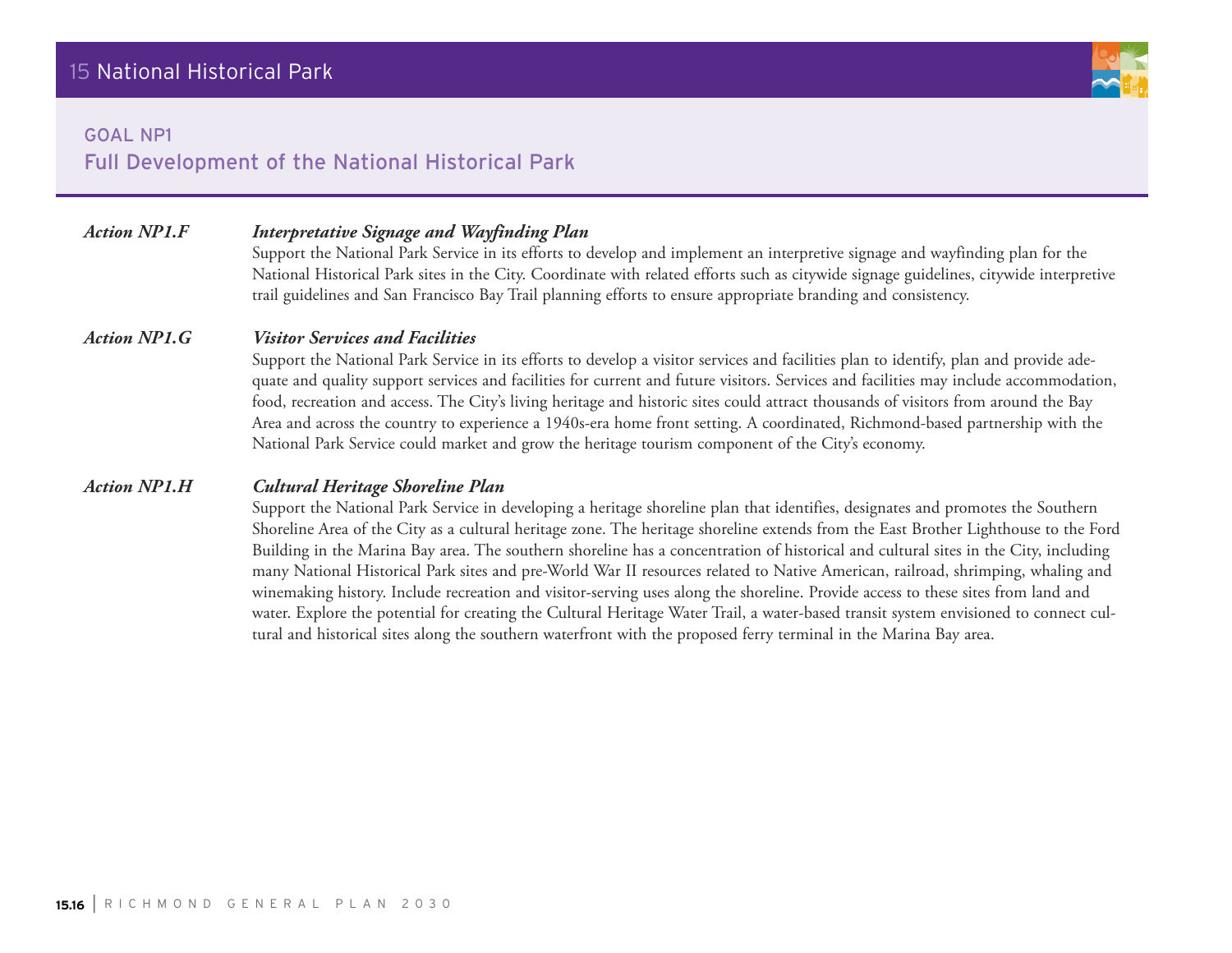

# Summary of Implementing Actions

The table presented on the following pages is a tool for guiding implementation of the City's National Historical Park Element. Organized by the community's broad goals, the table provides an overview of policies and implementing actions detailed in the previous section. Each action is linked to a designated lead responsible party. Related policies are identified in the final column.

| <b>Action</b>      |                                                                    | <b>Lead Responsibility</b>     | <b>Supporting Policies</b> |  |  |
|--------------------|--------------------------------------------------------------------|--------------------------------|----------------------------|--|--|
| NP1.A              | Cooperation with the National Park Service                         | City Manager's Office          | NP1.1                      |  |  |
| NP <sub>1.</sub> B | National Historical Park Forum                                     | City Manager's Office          | NP1.3; NP1.4               |  |  |
| NP1.C              | National Historical Park Resource Protection<br>Incentives Program | Planning and Building Services | NP1.1, NP1.2, NP1.3        |  |  |
| NP <sub>1.D</sub>  | Catalytic Projects Program                                         | Redevelopment Agency           | NP1.1, NP1.2, NP1.4        |  |  |
| NP <sub>1.E</sub>  | Cultural Heritage Tourism Program                                  | Office of Economic Development | NP1.1, NP1.2, NP1.3, NP1.4 |  |  |
| NP <sub>1.F</sub>  | Interpretive Signage and Wayfinding Plan                           | Recreation                     | NP1.2, NP1.3, NP1.4        |  |  |
| NP <sub>1.G</sub>  | Vistor Services and Facilities                                     | Office of Economic Development | NP1.3, NP1.4               |  |  |
| NP <sub>1</sub> H  | Cultural Heritage Shoreline Plan                                   | Redevelopment Agency           | NP1.1, NP1.2, NP1.3, NP1.4 |  |  |

### Goal NP1: Full Development of the National Historical Park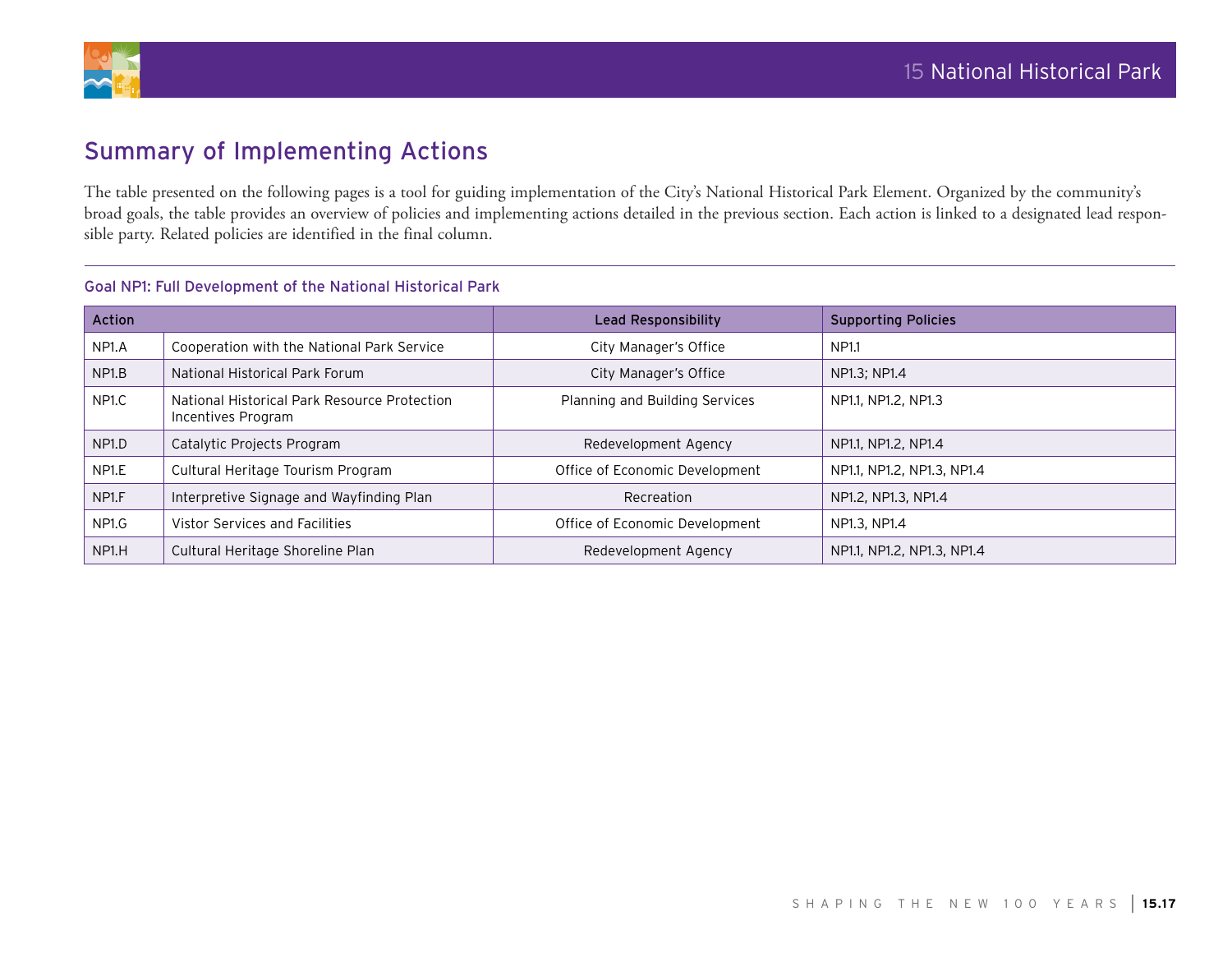

# Regulatory Framework

### **Organizations**

### **National Park Service**

The National Park Service maintains nearly 400 national parks across the country including recreational, cultural and natural sites. The National Park Service oversees daily operations and long-range planning for the Rosie the Riveter/World War II Home Front National Historical Park (http://www. nps.gov/).

### **Legislation and Documents**

### **Rosie the Riveter/World War II Home Front National Historical Park Establishment Act of 2000**

This Act, signed into law by President Clinton in 2000, established the Rosie the Riveter/World War II Home Front National Historical Park. The legislation was put forth by Congressman George Miller and Senators Barbara Boxer and Diane Feinstein.

### **National Historical Park General Management Plan**

The National Park Service prepares a general management plan for every National Park to guide development and management of the park. For the Rosie the Riveter/World War II Home Front National Historical Park it describes the existing conditions, ownership status and associated themes of the resources described in the park's establishing legislation.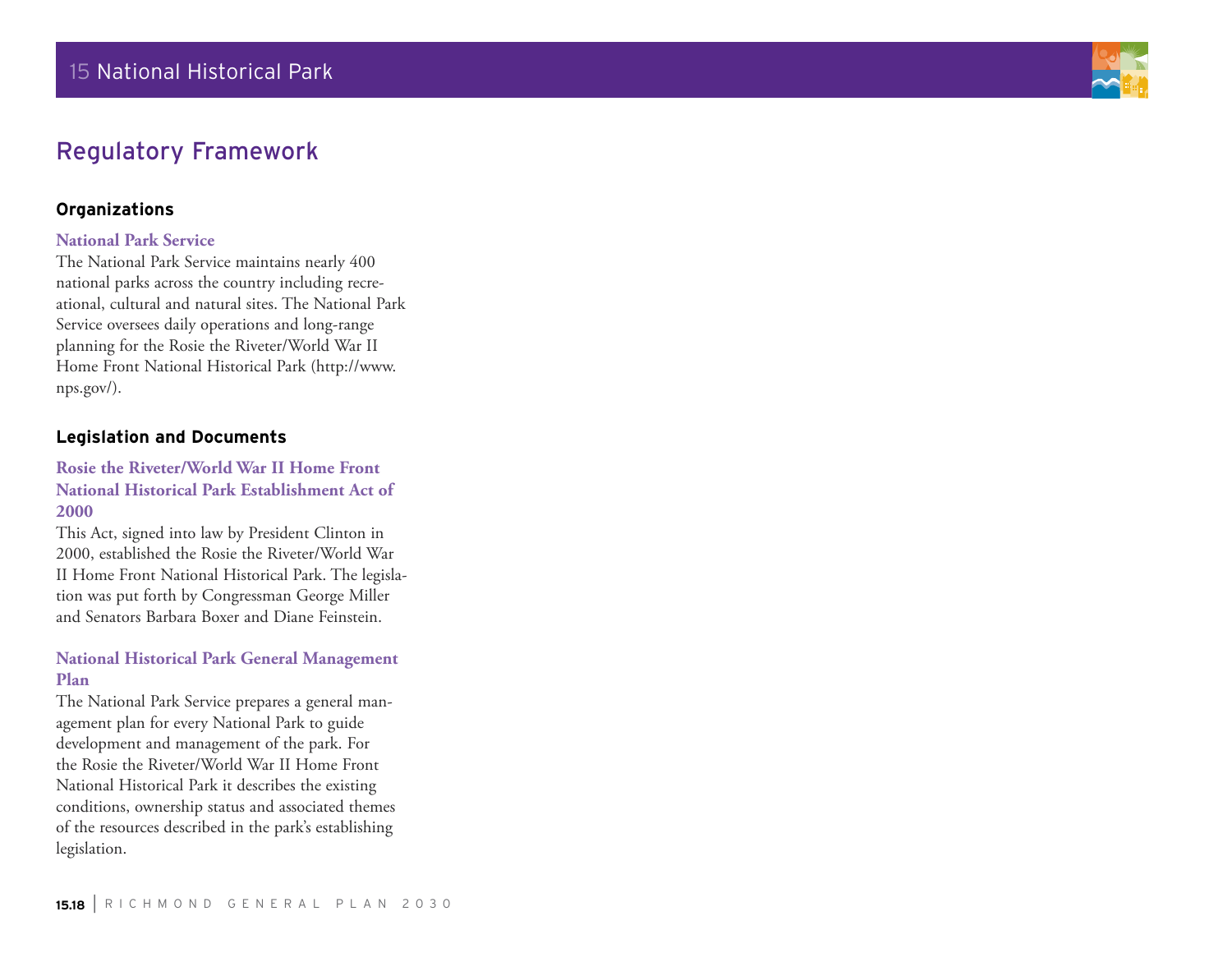

# Notes

- 1. Official California Legislative Information Website. http://www.leginfo.ca.gov/.
- 2. Highlights of Richmond's Home Front history includes information from the following sources:
	- • Butt, Tom. Richmond City Councilmember. Historical context of Richmond's Home Front era provided for the General Plan update process. 2008.
	- Rosie the Riveter/World War II Home Front National Historical Park Website. http://www.rosietheriveter.org.htm.
	- • City of Richmond. Master Historic Resources Inventory. 2007. http://www. ci.richmond.ca.us/DocumentView. asp?DID=2107.
- 3. Further information about the various park sites can be found at the following locations:
	- • United States National Park Service. "Rosie the Riveter/World War II Home Front Feasibility Study." 1999. http://www.nps. gov/pwro/rori\_library/rori\_fs\_41-50.pdf.
	- Rosie the Riveter/World War II Home Front National Historical Park Website. http://www.rosietheriveter.org/shipyards. htm.
- 4. Stynes, Daniel J. and National Park Service Social Science Program. "National Park Visitor

Spending and Payroll Impacts, 2006". For urban national parks, local visitors generally include all who live within a 30 mile radius of the park. All dollar amounts are presented in 2006 dollars. http://web4.canr.msu.edu/mgm2/ parks/NPSSystem2006.pdf.

# Cover Artwork

- 1. Photograph by Hector Rojas
- 2. Artwork by Keiko Nelson, Richmond Resident